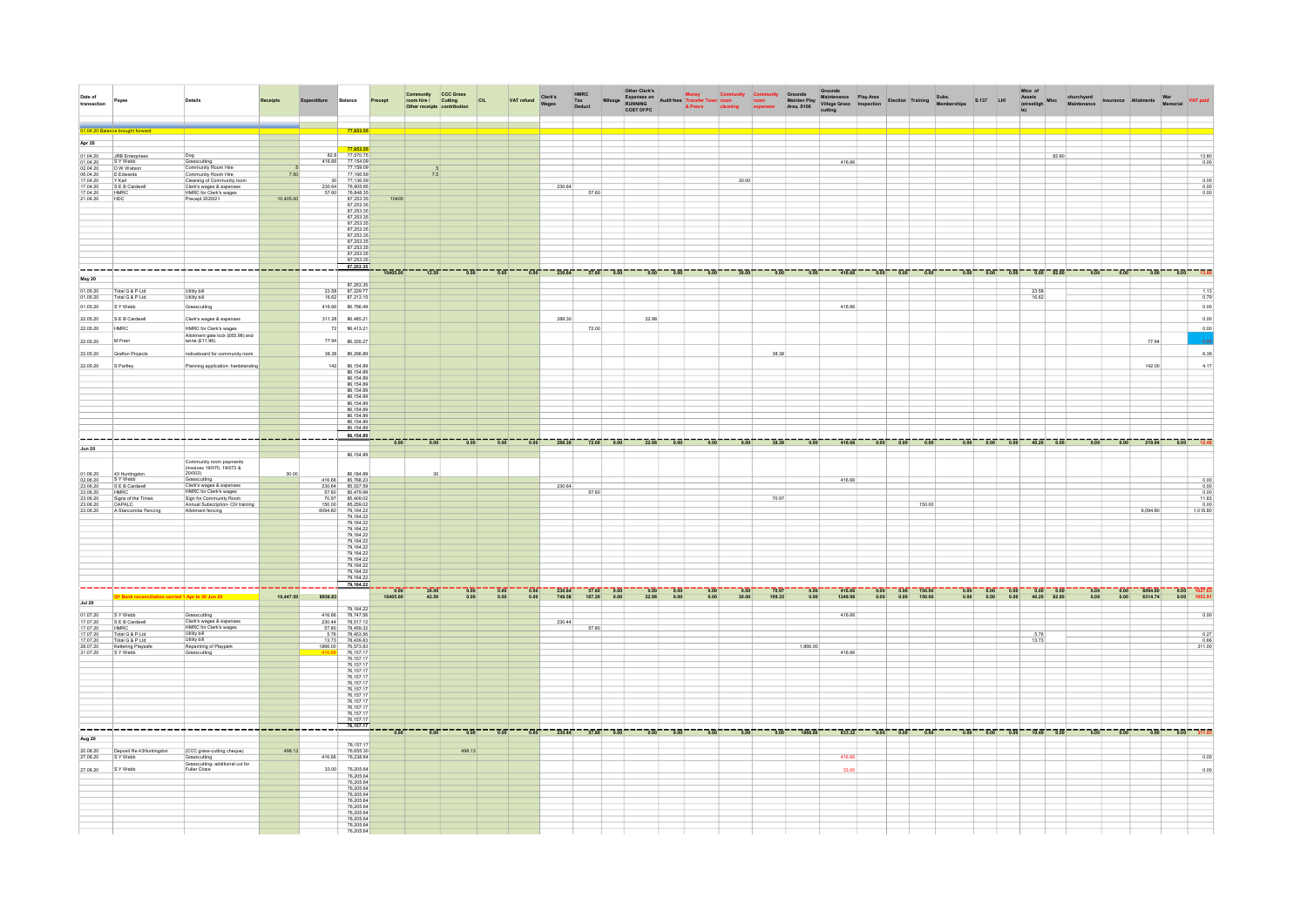|                             |                                                                                                                                            |                     |                                 | 76,205.64<br>76,205.64<br>76,205.64<br>76,205.64                                                                                                                                                                                                                                                                                                                                               |              |              |                    |                |                     |        |                                                  |               |                                                                                         |                  |              |              |                                              |                     |                   |               |                                                                   |        |             |                                                                                   |                  |                  |                         |                                                                                               |                      |
|-----------------------------|--------------------------------------------------------------------------------------------------------------------------------------------|---------------------|---------------------------------|------------------------------------------------------------------------------------------------------------------------------------------------------------------------------------------------------------------------------------------------------------------------------------------------------------------------------------------------------------------------------------------------|--------------|--------------|--------------------|----------------|---------------------|--------|--------------------------------------------------|---------------|-----------------------------------------------------------------------------------------|------------------|--------------|--------------|----------------------------------------------|---------------------|-------------------|---------------|-------------------------------------------------------------------|--------|-------------|-----------------------------------------------------------------------------------|------------------|------------------|-------------------------|-----------------------------------------------------------------------------------------------|----------------------|
|                             |                                                                                                                                            |                     |                                 | 76,205.64                                                                                                                                                                                                                                                                                                                                                                                      |              |              |                    |                |                     |        |                                                  |               |                                                                                         |                  |              |              |                                              |                     |                   |               |                                                                   |        |             |                                                                                   |                  |                  |                         |                                                                                               |                      |
|                             | ___________________________________                                                                                                        |                     | -----                           | 76,205.64                                                                                                                                                                                                                                                                                                                                                                                      |              |              |                    |                |                     |        |                                                  |               |                                                                                         |                  |              |              |                                              |                     |                   |               |                                                                   |        |             |                                                                                   |                  |                  |                         |                                                                                               |                      |
| <b>Sep 20</b>               |                                                                                                                                            |                     |                                 |                                                                                                                                                                                                                                                                                                                                                                                                |              |              |                    |                |                     |        |                                                  |               |                                                                                         |                  |              |              |                                              |                     |                   |               |                                                                   |        |             |                                                                                   |                  |                  |                         |                                                                                               |                      |
| 21.09.20                    | Miian Ltd<br>Internal audit payment                                                                                                        |                     | 70.00                           | 76,205.64                                                                                                                                                                                                                                                                                                                                                                                      |              |              |                    |                |                     |        |                                                  |               |                                                                                         | 70.00            |              |              |                                              |                     |                   |               |                                                                   |        |             |                                                                                   |                  |                  |                         |                                                                                               | 0.00                 |
| 21.09.20                    | Clerk's wages<br><b>HMRC</b>                                                                                                               |                     |                                 | $\begin{array}{r} 70.00 \qquad \quad 76,135.64 \\ 129.60 \qquad \quad 76,006.04 \end{array}$                                                                                                                                                                                                                                                                                                   |              |              |                    |                |                     |        | 129.60                                           |               |                                                                                         |                  |              |              |                                              |                     |                   |               |                                                                   |        |             |                                                                                   |                  |                  |                         |                                                                                               |                      |
| 21.09.20                    | reimbursement of SLCC<br>SEB Cardwell<br>embership                                                                                         |                     | 150.00                          | 75,856.04<br>75,315.26                                                                                                                                                                                                                                                                                                                                                                         |              |              |                    |                |                     |        |                                                  |               |                                                                                         |                  |              |              |                                              |                     |                   |               |                                                                   | 150.00 |             |                                                                                   |                  |                  |                         |                                                                                               | 0.00                 |
| 21.09.20<br>22.09.20        | Clerk's Wages<br>SEB Cardwell                                                                                                              |                     |                                 |                                                                                                                                                                                                                                                                                                                                                                                                |              |              |                    |                |                     | 518.94 |                                                  | 14.04         | 7.80                                                                                    |                  |              |              |                                              |                     |                   |               |                                                                   |        |             |                                                                                   | $65.47$<br>65.47 |                  |                         |                                                                                               | 10.91                |
| 22.09.20                    | Cambridgeshire Garden & Proper Dog post fixing<br>Cambridgeshire Garden & Proper Dog post fixing<br>Arthur J Gallagher<br>Insurance renewa |                     | $\frac{65.47}{65.47}$<br>365.33 | 75,249.79<br>75,184.32<br>74,818.99                                                                                                                                                                                                                                                                                                                                                            |              |              |                    |                |                     |        |                                                  |               |                                                                                         |                  |              |              |                                              |                     |                   |               |                                                                   |        |             |                                                                                   |                  |                  | 365.33                  |                                                                                               | $\frac{10.91}{0.00}$ |
|                             |                                                                                                                                            |                     |                                 | 74,818.99                                                                                                                                                                                                                                                                                                                                                                                      |              |              |                    |                |                     |        |                                                  |               |                                                                                         |                  |              |              |                                              |                     |                   |               |                                                                   |        |             |                                                                                   |                  |                  |                         |                                                                                               |                      |
|                             |                                                                                                                                            |                     |                                 | 74,818.99                                                                                                                                                                                                                                                                                                                                                                                      |              |              |                    |                |                     |        |                                                  |               |                                                                                         |                  |              |              |                                              |                     |                   |               |                                                                   |        |             |                                                                                   |                  |                  |                         |                                                                                               |                      |
|                             |                                                                                                                                            |                     |                                 | 74,818.99<br>74,818.99                                                                                                                                                                                                                                                                                                                                                                         |              |              |                    |                |                     |        |                                                  |               |                                                                                         |                  |              |              |                                              |                     |                   |               |                                                                   |        |             |                                                                                   |                  |                  |                         |                                                                                               |                      |
|                             |                                                                                                                                            |                     |                                 |                                                                                                                                                                                                                                                                                                                                                                                                |              |              |                    |                |                     |        |                                                  |               |                                                                                         |                  |              |              |                                              |                     |                   |               |                                                                   |        |             |                                                                                   |                  |                  |                         |                                                                                               |                      |
|                             |                                                                                                                                            |                     |                                 | 74,818.99<br>74,818.99<br>74,818.99                                                                                                                                                                                                                                                                                                                                                            |              |              |                    |                |                     |        |                                                  |               |                                                                                         |                  |              |              |                                              |                     |                   |               |                                                                   |        |             |                                                                                   |                  |                  |                         |                                                                                               |                      |
|                             |                                                                                                                                            |                     |                                 | 74,818.99<br>74.818.99                                                                                                                                                                                                                                                                                                                                                                         |              |              |                    |                |                     |        |                                                  |               |                                                                                         |                  |              |              |                                              |                     |                   |               |                                                                   |        |             |                                                                                   |                  |                  |                         |                                                                                               |                      |
|                             |                                                                                                                                            |                     |                                 | 74,818.99                                                                                                                                                                                                                                                                                                                                                                                      |              |              |                    |                |                     |        |                                                  |               |                                                                                         |                  |              |              |                                              |                     |                   |               |                                                                   |        |             |                                                                                   |                  |                  |                         |                                                                                               |                      |
|                             | Jul. Aug & Sep 20                                                                                                                          | 498.13              | 4843.36                         |                                                                                                                                                                                                                                                                                                                                                                                                | 0.00<br>0.00 | 0.00<br>0.00 | $- 0.00$<br>498.13 | 0.00<br>0.00   | 0.00<br>0.00        |        | $518.94$ $129.60$ $14.04$<br>749.38 187.40 14.04 |               | $-7.80$ $70.00$<br>7.80                                                                 | 70.00            | 0.00<br>0.00 | 0.00<br>0.00 | 0.00<br>$\overline{0.00}$<br>0.00<br>1866.00 | $- 0.00$<br>1282.98 |                   | $0.00$ $0.00$ | $ \frac{1}{0.00}$ $ \frac{1}{0.00}$ $ \frac{1}{0.00}$ $-$<br>0.00 |        |             | $-$ 150.00 $-$ 0.00 $-$ 0.00 $-$ 0.00 $-$ 130.94<br>150.00 0.00 0.00 19.49 130.94 |                  | 0.00             | $0.00$ 365.33<br>365.33 | $\frac{1}{0.00}$ $\frac{1}{0.00}$ $\frac{1}{0.00}$ $\frac{1}{0.01}$ $\frac{1}{21.82}$<br>0.00 | 0.00 333.75          |
| $Oct-20$                    |                                                                                                                                            |                     |                                 |                                                                                                                                                                                                                                                                                                                                                                                                |              |              |                    |                |                     |        |                                                  |               |                                                                                         |                  |              |              |                                              |                     |                   |               |                                                                   |        |             |                                                                                   |                  |                  |                         |                                                                                               |                      |
| $\frac{08.10.20}{13.10.20}$ | 2019-20 VAT reclaim<br>HMRC VTR<br>HMRC VTR<br>2018-19 VAT reclaim                                                                         | 328.42              |                                 | 74,818.99<br>75,147.41                                                                                                                                                                                                                                                                                                                                                                         |              |              |                    |                | 328.42<br>613.06    |        |                                                  |               |                                                                                         |                  |              |              |                                              |                     |                   |               |                                                                   |        |             |                                                                                   |                  |                  |                         |                                                                                               |                      |
| 15.10.20<br>16.10.20        | SLCC membership contribution<br>Sawtry Parish Counci<br>Total G & P Ltd                                                                    | $613.06$<br>$93.75$ | 17 27                           | 75,760.47                                                                                                                                                                                                                                                                                                                                                                                      |              | 93.75        |                    |                |                     |        |                                                  |               |                                                                                         |                  |              |              |                                              |                     |                   |               |                                                                   |        |             | 17.27                                                                             |                  |                  |                         |                                                                                               | 0.81                 |
| 16.10.20                    | Utility bill<br>Total G & P Ltd<br>Utility bill                                                                                            |                     |                                 | 75,836.95<br>38.73 75,798.22                                                                                                                                                                                                                                                                                                                                                                   |              |              |                    |                |                     |        |                                                  |               |                                                                                         |                  |              |              |                                              |                     |                   |               |                                                                   |        |             | 38.73                                                                             |                  |                  |                         |                                                                                               | 1.85                 |
| 16.10.20                    | Online mapping annual<br>Geoxphere Ltd<br>subscription                                                                                     |                     |                                 | 45.00 75,753.22                                                                                                                                                                                                                                                                                                                                                                                |              |              |                    |                |                     |        |                                                  |               |                                                                                         |                  |              |              |                                              |                     |                   |               |                                                                   | 45.00  |             |                                                                                   |                  |                  |                         |                                                                                               | 7.50                 |
|                             | Grass seed purchased from<br>Homebase for Fuller Close                                                                                     |                     |                                 | 50.00 75,703.22                                                                                                                                                                                                                                                                                                                                                                                |              |              |                    |                |                     |        |                                                  |               |                                                                                         |                  |              |              | 50.00                                        |                     |                   |               |                                                                   |        |             |                                                                                   |                  |                  |                         |                                                                                               | 0.00                 |
| $\frac{16.10.20}{16.10.20}$ | $\begin{array}{c c} \text{U H Braun} \\ \hline \text{SEB Cardwell} \end{array}$<br>Clerk's wages                                           |                     |                                 |                                                                                                                                                                                                                                                                                                                                                                                                |              |              |                    |                |                     | 230.64 | 57.60                                            |               |                                                                                         |                  |              |              |                                              |                     |                   |               |                                                                   |        |             |                                                                                   |                  |                  |                         |                                                                                               |                      |
| 16.10.20                    | HMRC<br>Clerk's wages                                                                                                                      |                     |                                 |                                                                                                                                                                                                                                                                                                                                                                                                |              |              |                    |                |                     |        |                                                  |               |                                                                                         |                  |              |              |                                              |                     |                   |               |                                                                   |        |             |                                                                                   |                  |                  |                         |                                                                                               |                      |
|                             |                                                                                                                                            |                     |                                 | 75,414.98                                                                                                                                                                                                                                                                                                                                                                                      |              |              |                    |                |                     |        |                                                  |               |                                                                                         |                  |              |              |                                              |                     |                   |               |                                                                   |        |             |                                                                                   |                  |                  |                         |                                                                                               |                      |
|                             |                                                                                                                                            |                     |                                 | 75,414.98                                                                                                                                                                                                                                                                                                                                                                                      |              |              |                    |                |                     |        |                                                  |               |                                                                                         |                  |              |              |                                              |                     |                   |               |                                                                   |        |             |                                                                                   |                  |                  |                         |                                                                                               |                      |
|                             |                                                                                                                                            |                     |                                 | 75,414.98                                                                                                                                                                                                                                                                                                                                                                                      |              |              |                    |                |                     |        |                                                  |               |                                                                                         |                  |              |              |                                              |                     |                   |               |                                                                   |        |             |                                                                                   |                  |                  |                         |                                                                                               |                      |
|                             |                                                                                                                                            |                     |                                 | 75,414.98<br>75.414.98                                                                                                                                                                                                                                                                                                                                                                         |              |              |                    |                |                     |        |                                                  |               |                                                                                         |                  |              |              |                                              |                     |                   |               |                                                                   |        |             |                                                                                   |                  |                  |                         |                                                                                               |                      |
|                             | ---------------<br>-----------                                                                                                             | .                   |                                 | 75,414.98                                                                                                                                                                                                                                                                                                                                                                                      |              |              |                    |                |                     |        |                                                  |               |                                                                                         |                  |              |              |                                              |                     |                   |               |                                                                   |        |             |                                                                                   |                  |                  |                         |                                                                                               |                      |
| Nov-20                      |                                                                                                                                            |                     |                                 |                                                                                                                                                                                                                                                                                                                                                                                                | $-0.00$      |              |                    | $\overline{0}$ | $-\frac{1}{941.48}$ |        |                                                  |               | $\frac{1}{230.64}$ $\frac{1}{57.60}$ $\frac{1}{0.00}$ $\frac{1}{0.00}$ $\frac{1}{0.00}$ | $-5\overline{0}$ |              |              | 50.00<br>ுங்                                 |                     | $\overline{0.00}$ |               |                                                                   |        |             | $0.001 - 0.001 - 0.001 - 45.001 - 0.001 - 60.001 - 66.001 - 0.001$                |                  | $n \overline{a}$ |                         |                                                                                               | _‴                   |
| 20.11.20                    | SEB Cardwell<br>Clerk's wages                                                                                                              |                     | 502.86                          | 75,414.98<br>74,912.12                                                                                                                                                                                                                                                                                                                                                                         |              |              |                    |                |                     | 502.86 | 0.00                                             |               |                                                                                         |                  |              |              |                                              |                     |                   |               |                                                                   |        |             |                                                                                   |                  |                  |                         |                                                                                               |                      |
| 20.11.20<br>20.11.20        | Russel Wallace<br>Bench repairs and grass seed<br>RBL Kimbolton<br>Remembrance wreath                                                      |                     |                                 | 95.94 74,816.18<br>18.50 74,797.68<br>74,797.68<br>74,797.68                                                                                                                                                                                                                                                                                                                                   |              |              |                    |                |                     |        |                                                  |               |                                                                                         |                  |              |              | 95.94                                        |                     |                   |               |                                                                   |        | 18.50       |                                                                                   |                  |                  |                         |                                                                                               | 0.00<br>0.00         |
|                             |                                                                                                                                            |                     |                                 |                                                                                                                                                                                                                                                                                                                                                                                                |              |              |                    |                |                     |        |                                                  |               |                                                                                         |                  |              |              |                                              |                     |                   |               |                                                                   |        |             |                                                                                   |                  |                  |                         |                                                                                               |                      |
|                             |                                                                                                                                            |                     |                                 | 74,797.68                                                                                                                                                                                                                                                                                                                                                                                      |              |              |                    |                |                     |        |                                                  |               |                                                                                         |                  |              |              |                                              |                     |                   |               |                                                                   |        |             |                                                                                   |                  |                  |                         |                                                                                               |                      |
|                             |                                                                                                                                            |                     |                                 | 74,797.68<br>74,797.68                                                                                                                                                                                                                                                                                                                                                                         |              |              |                    |                |                     |        |                                                  |               |                                                                                         |                  |              |              |                                              |                     |                   |               |                                                                   |        |             |                                                                                   |                  |                  |                         |                                                                                               |                      |
|                             |                                                                                                                                            |                     |                                 | 74,797.68                                                                                                                                                                                                                                                                                                                                                                                      |              |              |                    |                |                     |        |                                                  |               |                                                                                         |                  |              |              |                                              |                     |                   |               |                                                                   |        |             |                                                                                   |                  |                  |                         |                                                                                               |                      |
|                             |                                                                                                                                            |                     |                                 | 74,797.68<br>74,797.68                                                                                                                                                                                                                                                                                                                                                                         |              |              |                    |                |                     |        |                                                  |               |                                                                                         |                  |              |              |                                              |                     |                   |               |                                                                   |        |             |                                                                                   |                  |                  |                         |                                                                                               |                      |
|                             |                                                                                                                                            |                     |                                 |                                                                                                                                                                                                                                                                                                                                                                                                |              |              |                    |                |                     |        |                                                  |               |                                                                                         |                  |              |              |                                              |                     |                   |               |                                                                   |        |             |                                                                                   |                  |                  |                         |                                                                                               |                      |
|                             |                                                                                                                                            |                     |                                 | 74,797.68<br>74,797.68                                                                                                                                                                                                                                                                                                                                                                         |              |              |                    |                |                     |        |                                                  |               |                                                                                         |                  |              |              |                                              |                     |                   |               |                                                                   |        |             |                                                                                   |                  |                  |                         |                                                                                               |                      |
|                             |                                                                                                                                            |                     |                                 | 74,797.68<br>74,797.68                                                                                                                                                                                                                                                                                                                                                                         |              |              |                    |                |                     |        |                                                  |               |                                                                                         |                  |              |              |                                              |                     |                   |               |                                                                   |        |             |                                                                                   |                  |                  |                         |                                                                                               |                      |
|                             | --------------------------- <mark>-----</mark>                                                                                             |                     |                                 | 74,797.68                                                                                                                                                                                                                                                                                                                                                                                      |              |              |                    |                |                     |        |                                                  |               |                                                                                         |                  |              |              |                                              |                     |                   |               |                                                                   |        |             |                                                                                   |                  |                  |                         |                                                                                               |                      |
| Dec20                       |                                                                                                                                            |                     |                                 |                                                                                                                                                                                                                                                                                                                                                                                                |              |              |                    |                |                     |        |                                                  |               |                                                                                         |                  |              |              |                                              |                     |                   |               |                                                                   |        |             |                                                                                   |                  |                  |                         | $ \frac{0.00}{0.00}$ $ \frac{0.00}{0.00}$ $ \frac{0.00}{0.00}$                                |                      |
| 16.12.20                    | CAPALC<br>Budget Training for Clerk<br>Annual Play Area inspection                                                                         |                     |                                 | 74,797.68<br>$\begin{array}{r@{\hspace{0.1cm}}c@{\hspace{0.1cm}}c@{\hspace{0.1cm}}c@{\hspace{0.1cm}}c@{\hspace{0.1cm}}c@{\hspace{0.1cm}}c@{\hspace{0.1cm}}c@{\hspace{0.1cm}}c@{\hspace{0.1cm}}c@{\hspace{0.1cm}}c@{\hspace{0.1cm}}c@{\hspace{0.1cm}}c@{\hspace{0.1cm}}c@{\hspace{0.1cm}}c@{\hspace{0.1cm}}c@{\hspace{0.1cm}}c@{\hspace{0.1cm}}c@{\hspace{0.1cm}}c@{\hspace{0.1cm}}c@{\hspace{$ |              |              |                    |                |                     |        |                                                  |               |                                                                                         |                  |              |              |                                              |                     |                   |               | 30.00                                                             |        |             |                                                                                   |                  |                  |                         |                                                                                               | 0.00                 |
| 16.12.20                    | Wicksteed<br>Reimbursement of Zoom<br>Subscription                                                                                         |                     |                                 |                                                                                                                                                                                                                                                                                                                                                                                                |              |              |                    |                |                     |        |                                                  |               |                                                                                         |                  |              |              | 72.00                                        |                     |                   |               |                                                                   |        |             |                                                                                   |                  |                  |                         |                                                                                               | 12.00                |
| 16.12.20                    | S E B Cardwell                                                                                                                             |                     |                                 | 143.88 74,551.80                                                                                                                                                                                                                                                                                                                                                                               |              |              |                    |                |                     |        |                                                  |               | 143.88                                                                                  |                  |              |              |                                              |                     |                   |               |                                                                   |        |             |                                                                                   |                  |                  |                         |                                                                                               | 23.98                |
| 16.12.20                    | Clerk's wages & expenses<br>(including ink cartridge)<br>S E B Cardwell                                                                    |                     |                                 | 262.12 74,289.68                                                                                                                                                                                                                                                                                                                                                                               |              |              |                    |                |                     | 262.1  |                                                  |               |                                                                                         |                  |              |              |                                              |                     |                   |               |                                                                   |        |             |                                                                                   |                  |                  |                         |                                                                                               | 5.50                 |
| 24.12.20                    | Reimbursement of Clerk's tax paid<br>(when under threshold)<br>HMRC                                                                        | 16.80               |                                 | 74,306.48<br>74,306.48                                                                                                                                                                                                                                                                                                                                                                         |              |              |                    |                |                     |        |                                                  |               |                                                                                         |                  |              |              |                                              |                     |                   |               |                                                                   |        |             |                                                                                   |                  |                  |                         |                                                                                               |                      |
|                             |                                                                                                                                            |                     |                                 | 74,306.48<br>74,306.48                                                                                                                                                                                                                                                                                                                                                                         |              |              |                    |                |                     |        |                                                  |               |                                                                                         |                  |              |              |                                              |                     |                   |               |                                                                   |        |             |                                                                                   |                  |                  |                         |                                                                                               |                      |
|                             |                                                                                                                                            |                     |                                 | 74.306.48                                                                                                                                                                                                                                                                                                                                                                                      |              |              |                    |                |                     |        |                                                  |               |                                                                                         |                  |              |              |                                              |                     |                   |               |                                                                   |        |             |                                                                                   |                  |                  |                         |                                                                                               |                      |
|                             |                                                                                                                                            |                     |                                 | 74 306 48<br>74,306.48                                                                                                                                                                                                                                                                                                                                                                         |              |              |                    |                |                     |        |                                                  |               |                                                                                         |                  |              |              |                                              |                     |                   |               |                                                                   |        |             |                                                                                   |                  |                  |                         |                                                                                               |                      |
|                             |                                                                                                                                            |                     |                                 | 74,306.48                                                                                                                                                                                                                                                                                                                                                                                      |              |              |                    |                |                     |        |                                                  |               |                                                                                         |                  |              |              |                                              |                     |                   |               |                                                                   |        |             |                                                                                   |                  |                  |                         |                                                                                               |                      |
|                             |                                                                                                                                            |                     |                                 | 74,306.48<br>74,306.48                                                                                                                                                                                                                                                                                                                                                                         |              |              |                    |                |                     |        |                                                  |               |                                                                                         |                  |              |              |                                              |                     |                   |               |                                                                   |        |             |                                                                                   |                  |                  |                         |                                                                                               |                      |
|                             |                                                                                                                                            |                     |                                 | 74,306.48                                                                                                                                                                                                                                                                                                                                                                                      |              |              |                    |                |                     |        |                                                  |               |                                                                                         |                  |              |              |                                              |                     |                   |               |                                                                   |        |             |                                                                                   |                  |                  |                         |                                                                                               |                      |
|                             |                                                                                                                                            |                     |                                 | 74,306.48                                                                                                                                                                                                                                                                                                                                                                                      |              |              |                    |                |                     |        |                                                  |               |                                                                                         |                  |              |              |                                              |                     |                   |               |                                                                   |        |             |                                                                                   |                  |                  |                         |                                                                                               |                      |
|                             |                                                                                                                                            |                     |                                 | 74,306.48                                                                                                                                                                                                                                                                                                                                                                                      |              |              |                    |                |                     |        |                                                  |               |                                                                                         |                  |              |              |                                              |                     |                   |               |                                                                   |        |             |                                                                                   |                  |                  |                         |                                                                                               |                      |
|                             |                                                                                                                                            |                     |                                 |                                                                                                                                                                                                                                                                                                                                                                                                | 0.00         | 0.00         | 0.00               | 0.00           | 0.00                | 262.12 |                                                  | $-16.80$ 0.00 | 176.86                                                                                  | 0.00             | 0.00         | 0.00         | 72.00<br>0.00                                |                     | 0.00<br>0.00      |               | $0.00$ 30.00                                                      |        | 0.00 0.00   | 0.00                                                                              | 0.00 0.00        | 0.00             | 0.00                    | 0.00                                                                                          | 0.00                 |
|                             | Ink Recon carried for Oct, Nov and Dec 20                                                                                                  | 1052.03             | 1564.54                         |                                                                                                                                                                                                                                                                                                                                                                                                | 0.00         | 93.75        | 0.00               | 0.00           | 941.48              | 995.62 | 40.80                                            | 0.00          | 176.86                                                                                  | 0.00             | 0.00         | 0.00         | 0.00<br>217.94                               |                     | 0.00<br>0.00      | 0.00          | 30.00                                                             |        | 45.00 18.50 | 0.00<br>56.00                                                                     | 0.00             | 0.00             | 0.00                    | 0.00                                                                                          | 0.00                 |
| <b>Jan 21</b>               |                                                                                                                                            |                     |                                 | 74,306.48<br>74,306.48                                                                                                                                                                                                                                                                                                                                                                         |              |              |                    |                |                     |        |                                                  |               |                                                                                         |                  |              |              |                                              |                     |                   |               |                                                                   |        |             |                                                                                   |                  |                  |                         |                                                                                               |                      |
|                             | <b>HMRC</b> tax refund for Clerk's<br>wages (under threshold at time<br>payment was made)                                                  |                     |                                 |                                                                                                                                                                                                                                                                                                                                                                                                |              |              |                    |                |                     |        |                                                  |               |                                                                                         |                  |              |              |                                              |                     |                   |               |                                                                   |        |             |                                                                                   |                  |                  |                         |                                                                                               |                      |
| 22.01.21                    | SEB Cardwell<br>Clerk's wages and expenses<br>(including £3.10 postage                                                                     |                     |                                 | 16.80 74,289.68                                                                                                                                                                                                                                                                                                                                                                                |              |              |                    |                |                     |        |                                                  |               |                                                                                         |                  |              |              |                                              |                     |                   |               |                                                                   |        |             |                                                                                   |                  |                  |                         |                                                                                               |                      |
| 22.01.21                    | SEB Cardwel<br>reimbursement)                                                                                                              |                     | 432.38                          | 73,857.30                                                                                                                                                                                                                                                                                                                                                                                      |              |              |                    |                |                     | 429.28 |                                                  |               | 3.10                                                                                    |                  |              |              |                                              |                     |                   |               |                                                                   |        |             |                                                                                   |                  |                  |                         |                                                                                               |                      |
|                             | 22.01.21 Cambs ACRE<br>Annual membership renewal<br>Invoice 074171 for replacement                                                         |                     |                                 | 57.00 73,800.30                                                                                                                                                                                                                                                                                                                                                                                |              |              |                    |                |                     |        |                                                  |               |                                                                                         |                  |              |              |                                              |                     |                   |               |                                                                   | 57.00  |             |                                                                                   |                  |                  |                         |                                                                                               | 9.50                 |
| 25.01.21                    | <b>HAGS</b>                                                                                                                                |                     | 30.00                           | 73,770.30                                                                                                                                                                                                                                                                                                                                                                                      |              |              |                    |                |                     |        |                                                  |               |                                                                                         |                  |              |              | 30.00                                        |                     |                   |               |                                                                   |        |             |                                                                                   |                  |                  |                         |                                                                                               | 5.00                 |
|                             |                                                                                                                                            |                     |                                 | 73,770.30<br>73,770.30                                                                                                                                                                                                                                                                                                                                                                         |              |              |                    |                |                     |        |                                                  |               |                                                                                         |                  |              |              |                                              |                     |                   |               |                                                                   |        |             |                                                                                   |                  |                  |                         |                                                                                               |                      |
|                             |                                                                                                                                            |                     |                                 | 73,770.30<br>73,770.30                                                                                                                                                                                                                                                                                                                                                                         |              |              |                    |                |                     |        |                                                  |               |                                                                                         |                  |              |              |                                              |                     |                   |               |                                                                   |        |             |                                                                                   |                  |                  |                         |                                                                                               |                      |
|                             |                                                                                                                                            |                     |                                 | 73,770.30                                                                                                                                                                                                                                                                                                                                                                                      |              |              |                    |                |                     |        |                                                  |               |                                                                                         |                  |              |              |                                              |                     |                   |               |                                                                   |        |             |                                                                                   |                  |                  |                         |                                                                                               |                      |